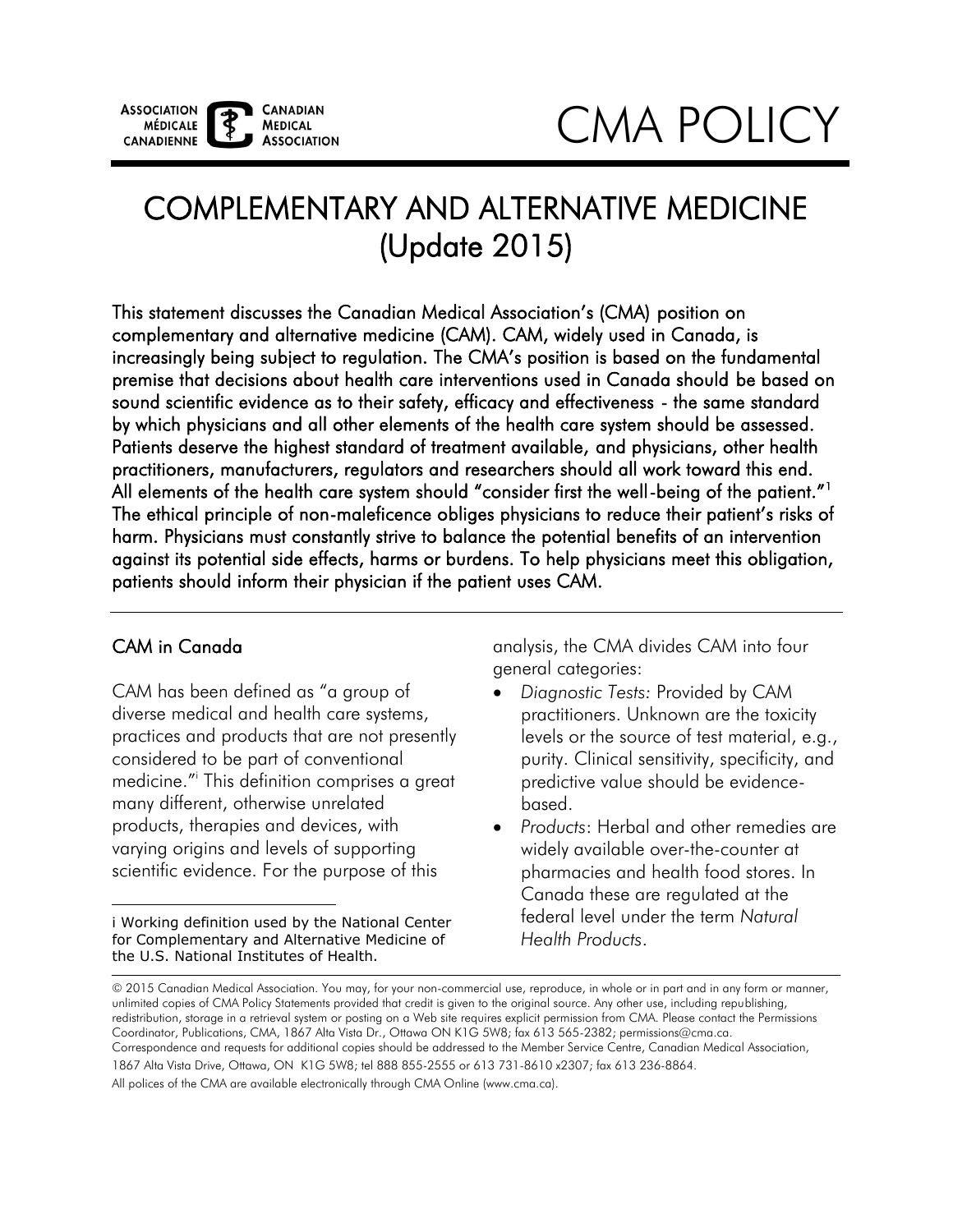- *Interventions*: Treatments such as spinal manipulation and electromagnetic field therapy may be offered by a variety of providers, regulated or otherwise.
- *Practitioners:* There are a large variety of practitioners whose fields include chiropractic, naturopathy, traditional Chinese and Ayurvedic medicine, and many others. Many are unregulated or regulated only in some provinces/territories of Canada.

Many Canadians have used, or are currently using, at least one CAM modality. A variety of reasons has been cited for CAM use, including: tradition; curiosity; distrust of mainstream medicine; and belief in the "holistic" concept of health which CAM practitioners and users believe they provide. For most Canadians the use is *complementary* (in addition to conventional medicine) rather than *alternative (*as a replacement). Many patients do not tell their physicians that they are using CAM.

# Toward Evidence-Informed Health Care

 and diversion from more appropriate care, Use of CAM carries risks, of which its users may be unaware. Indiscriminate use and undiscriminating acceptance of CAM could lead to misinformation, false expectations, as well as adverse health effects, some of them serious.

The CMA recommends that federal, provincial and territorial governments respond to the health care needs of Canadians by ensuring the provision of clinical care that continually incorporates evidence-informed technological advances in information, prevention, and diagnostic and therapeutic services.[2](#page-4-0) Physicians take seriously their duty to advocate for quality

health care and help their patients choose the most beneficial interventions. Physicians strongly support the right of patients to make informed decisions about their medical care. However, the CMA's Code of Ethics requires physicians to recommend only those diagnostic and therapeutic procedures that they consider to be beneficial to the patient or to others.<sup>3</sup> Until CAM interventions are supported by scientifically-valid evidence, physicians should not recommend them. Unless proven beneficial, CAM services should not be publicly funded. To help ensure that Canadians receive the highestquality health care, the CMA recommends that CAM be subject to rigorous research on its effects, that it be strictly regulated, and that health professionals and the public have access to reliable, accurate, evidenceinformed information on CAM products and therapies. Specific recommendations are provided below:

#### a) Research: Building an Evidence Base

To date, much of the public's information on CAM has been anecdotal, or founded on exaggerated claims of benefit based on few or low-quality studies. The CMA is committed to the principle that, before any new treatment is adopted and applied by the medical profession, it must first be rigorously tested and recognized as evidence-informed[.4](#page-4-0) Increasingly, goodquality, well-controlled studies are being conducted on CAM products and therapies. The CMA supports this development. Research into promising therapies is always welcome and should be encouraged, provided that it is subject to the same standards for proof and efficacy as those for conventional medical and pharmaceutical treatments. The knowledge thus obtained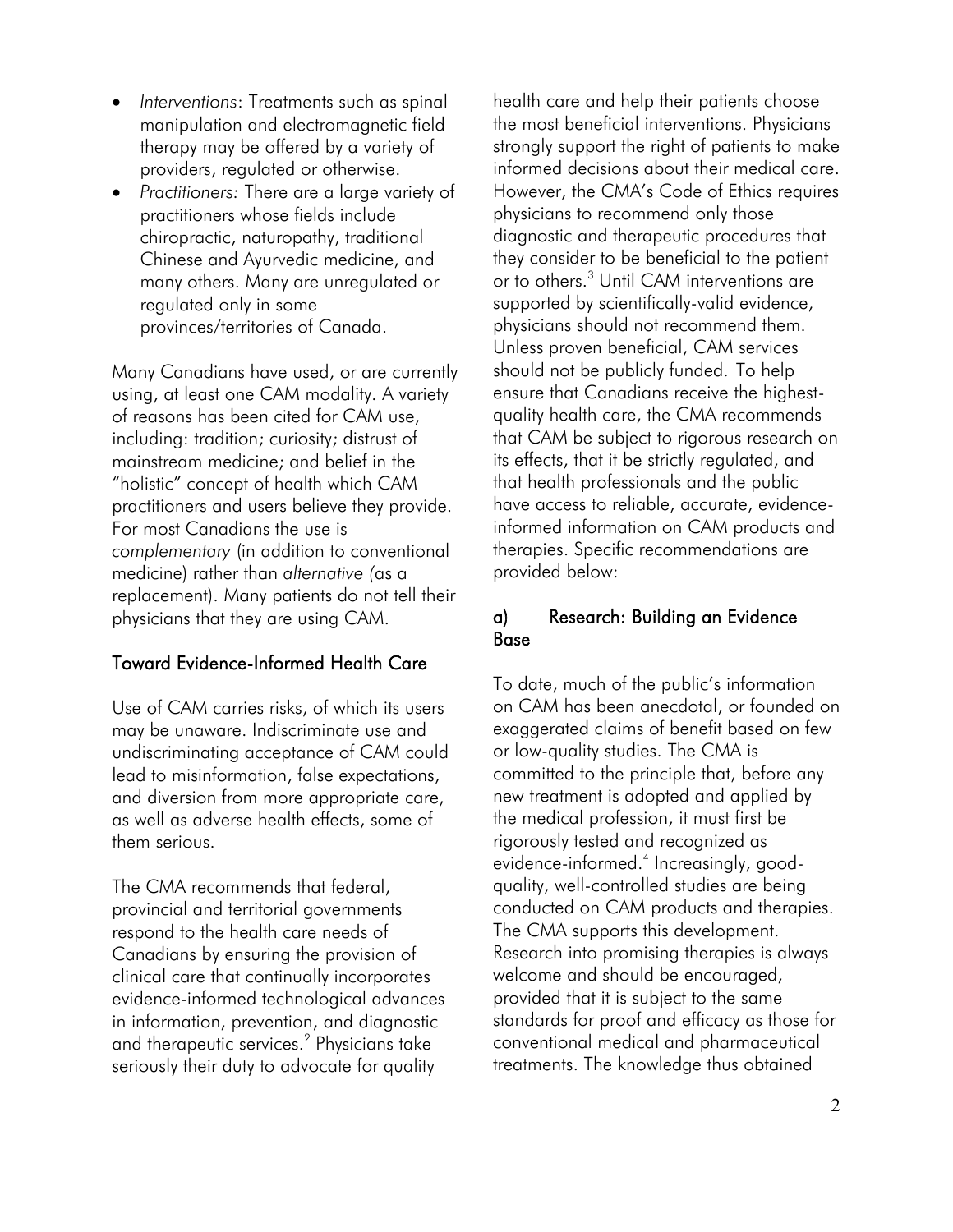should be widely disseminated to health professionals and the public.

# b) An Appropriate Regulatory **Framework**

Regulatory frameworks governing CAM, like those governing any health intervention, should enshrine the concept that therapies should have a proven benefit before being represented to Canadians as effective health treatments.

*i) Natural Health Products.* Natural health products are regulated at the federal level through the Natural Health Products Directorate of Health Canada.

The CMA believes that the principle of fairness must be applied to the regulatory process so that natural health products are treated fairly in comparison with other health products[.5](#page-4-1) The same regulatory standards should apply to both natural health products and pharmaceutical health products. These standards should be applied to natural health products regardless of whether a health claim is made for the product. This framework must facilitate the entry of products onto the market that are known to be safe and effective, and impede the entry of products that are not known to be safe and effective until they are better understood. It should also ensure high manufacturing standards to assure consumers of the products' safety, quality and purity. The CMA also recommends that a series of standards be developed for each natural health product. These standards should include:

\* manufacturing processes that ensure the purity, safety and quality of the product;

\* labelling standards that include standards for consumer advice, cautions and claims, and explanations for the safe use of the product to the consumer.<sup>6</sup>

The CMA recommends that safety and efficacy claims for natural health products be evaluated by an arm's length scientific panel, and claims for the therapeutic value of natural health products should be prohibited when the supportive evidence does not meet the evidentiary standard required of medications regulated by Health Canada[.7](#page-4-3) Claims of medical benefit should only be permitted when compelling scientific evidence of their safety and efficacy exists.<sup>[8](#page-4-4)</sup>

The Canadian Medical Association advocates that foods fortified with "natural health" ingredients should be regulated as food products and not as natural health products

The CMA recommends that the regulatory system for natural health products be applied to post-marketing surveillance as well as pre-marketing regulatory review. Health Canada's MedEffect adverse reaction reporting system now collects safety reports on Natural Health Products. Consumers, health professionals and manufacturers are encouraged to report adverse reactions to Health Canada.

*ii) CAM Practitioners.* Regulation of CAM practitioners is at different stages. The CMA believes that this regulation should: ensure that the services CAM practitioners offer are truly efficacious; establish quality control mechanisms and appropriate standards of practice; and work to develop an evidence-informed body of competence that develops with evolving knowledge.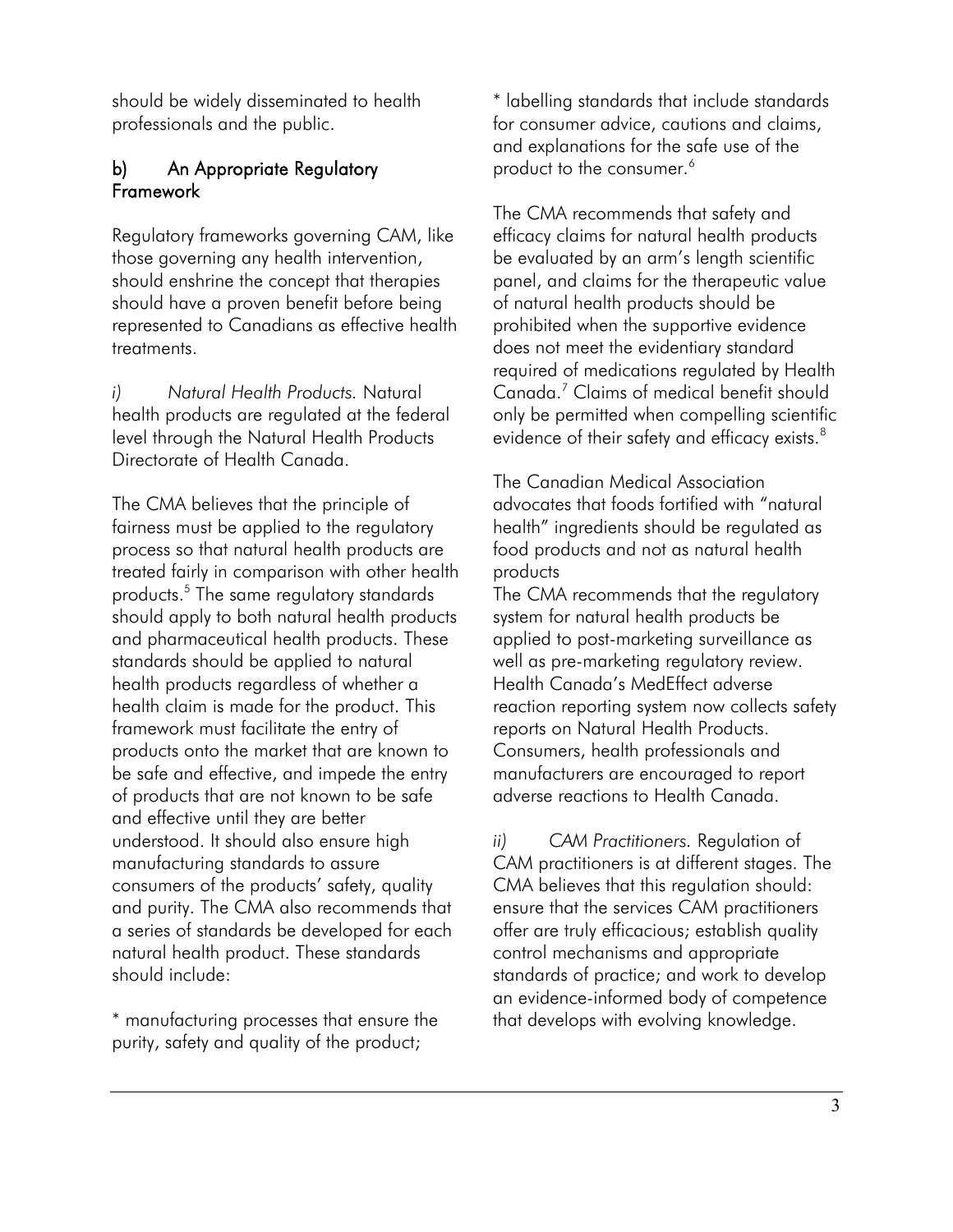Just as the CMA believes that natural health products should be treated fairly in comparison with other health products, it recommends that CAM practitioners be held to the same standards as other health professionals. All CAM practitioners should develop Codes of Ethics that insure practitioners consider first the best interests of their patients.

Among other things, associations representing CAM practitioners should develop and adhere to conflict of interest guidelines that require their members to:

- Resist any influence or interference that could undermine their professional integrity;<sup>9</sup>
- best interests of patients; $^{10}$ • Recognize and disclose conflicts of interest that arise in the course of their professional duties and activities, and resolve them in the
- Refrain, for the most part, from dispensing the products they prescribe. Engaging in both prescribing and dispensing , whether for financial benefit or not, constitutes a conflict of interest where the provider's own interests conflict with their duty to act in the best interests of the patient.

# c) Information and Promotion

Canadians have the right to reliable, accurate information on CAM products and therapies to help ensure that the treatment choices they make are informed. The CMA recommends that governments, manufacturers, health care providers and other stakeholders work together to ensure that Canadians have access to this information. The CMA believes that all

natural health products should be labeled so as to include a qualitative list of all ingredients.<sup>11</sup> Information on CAM should be user-friendly and easy to access, and should include:

- Instructions for use;
- Indications that the product or therapy has been convincingly proven to treat;
- Contraindications, side effects and interactions with other medications;
- product.<sup>12</sup> Should advise the consumer to inform their health care provider during any encounter that they are using this

This information should be provided in such a way as to minimize the impact of vested commercial interests on its content.

In general, brand-specific advertising is a less than optimal way of providing information about any health product or therapy. In view of our limited knowledge of their effectiveness and the risks they may contain risks, the advertising of health claims for natural health products should be severely restricted. The CMA recommends that health claims be promoted only if they have been established with sound scientific evidence. This restriction should apply not only to advertising, but also to all statements made in product or company Web sites and communications to distributors and the public. Advertisements should be precleared to ensure that they contain no deceptive messages. Sanctions against deceptive advertising must be rigidly enforced, with Health Canada devoting adequate resources to monitor and correct misleading claims.

The CMA recommends that product labels include approved health claims, cautions